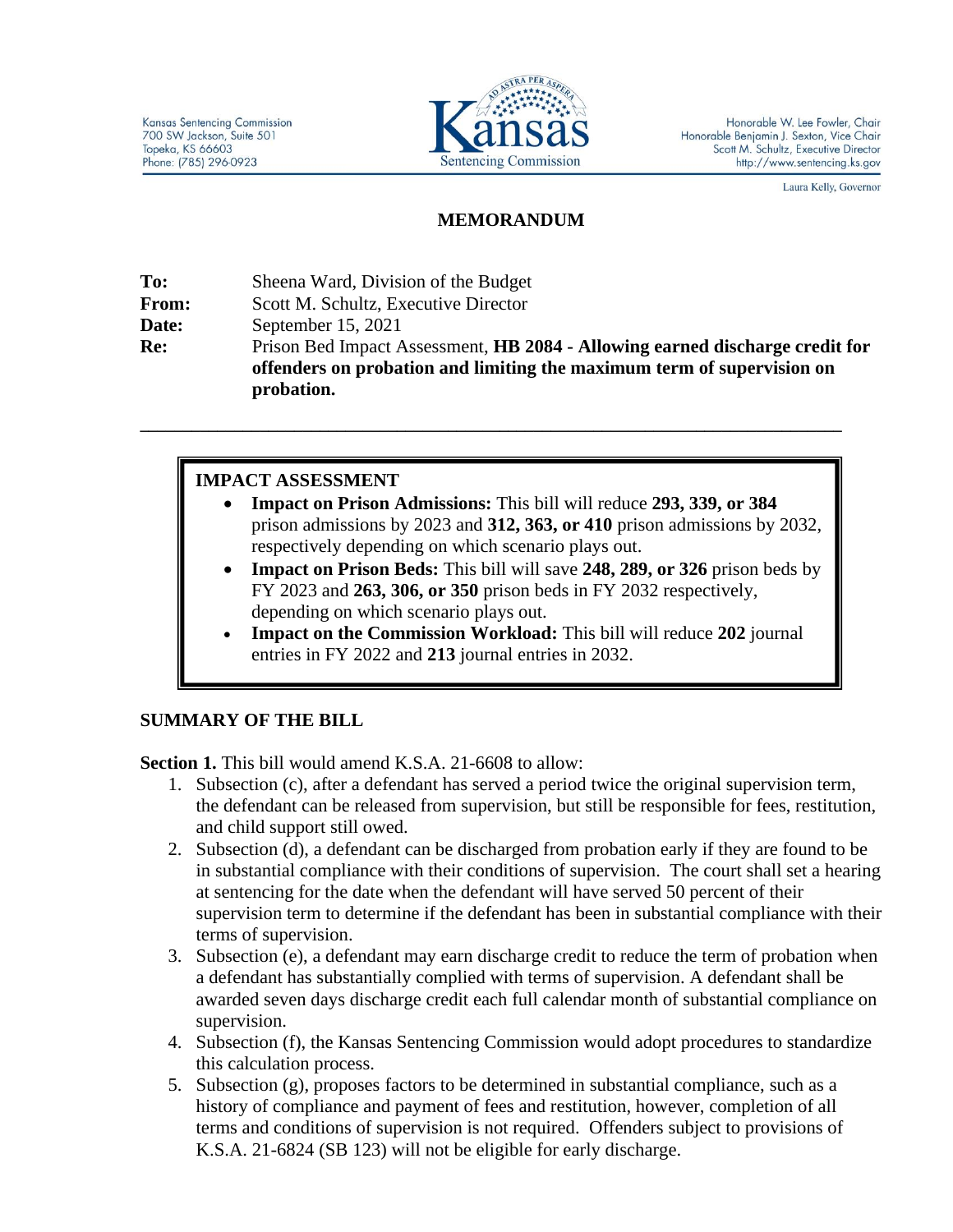### **KEY ASSUMPTIONS**

- The target inmates as defined in this proposed bill include offenders on probation who have exceeded a term that is double the original probation term.
- Projected admission to prison for the target offenders is assumed to increase by an annual average of 1%, which is the same percentage used with the baseline prison population forecast produced in September 2020 by the Kansas Sentencing Commission.
- It is assumed that the new policy effective date starts on July 1, 2021.
	- o **Scenario One**: It is assumed that there will be a **10 percent** reduction of probation condition violations that lead to prison admission**.**
	- o **Scenario Two**: It is assumed that there will be a **15 percent** reduction of probation condition violations that lead to prison admission**.**
	- o **Scenario Three**: It is assumed that there will be a **20 percent** reduction of probation condition violations that lead to prison admission**.**
	- o **Probation Term Cap**: It is assumed that the number of probationers exceeding the cap in FY 2020 will remain the same going forward.
	- o The average sentence length is assumed to be **10.4 months**, which is the current observed average length of sentence for offenders admitted to prison under a conditional violation.

### **FINDINGS**

- In FY 2020, there were **1,056 offenders** admitted to prison for conditional violations of probation.
	- o 200 (18.9%) of those offenders exceeded the double probation term cap.

### **IMPACT ASSESSMENT**

- **Scenario One**: If **10 percent** of offenders on probation are released for exceeding the probation cap:
	- o 2023 **91** reduction in admission and **80** prison beds saved
	- o 2032 **99** reduction in admission and **86** prison beds saved
- **Scenario Two**: If **15 percent** of offenders on probation are released for exceeding the probation cap:
	- o 2023 **137** reduction in admission and **121** prison beds saved
	- o 2032 **150** reduction in admission and **129** prison beds saved
- **Scenario Three**: If **20 percent** of offenders on probation are released for exceeding the probation cap:
	- o 2023 **182** reduction in admission and **158** prison beds saved
	- o 2032 **199** reduction in admission and **173** prison beds saved
- **Probation Term Cap**: In FY 2020, **200** offenders would have been released from probation for exceeding the probation cap, using this number going forward:
	- o 2023 **202** reduction in admission and **168** prison beds saved
	- o 2032 **213** reduction in admission and **178** prison beds saved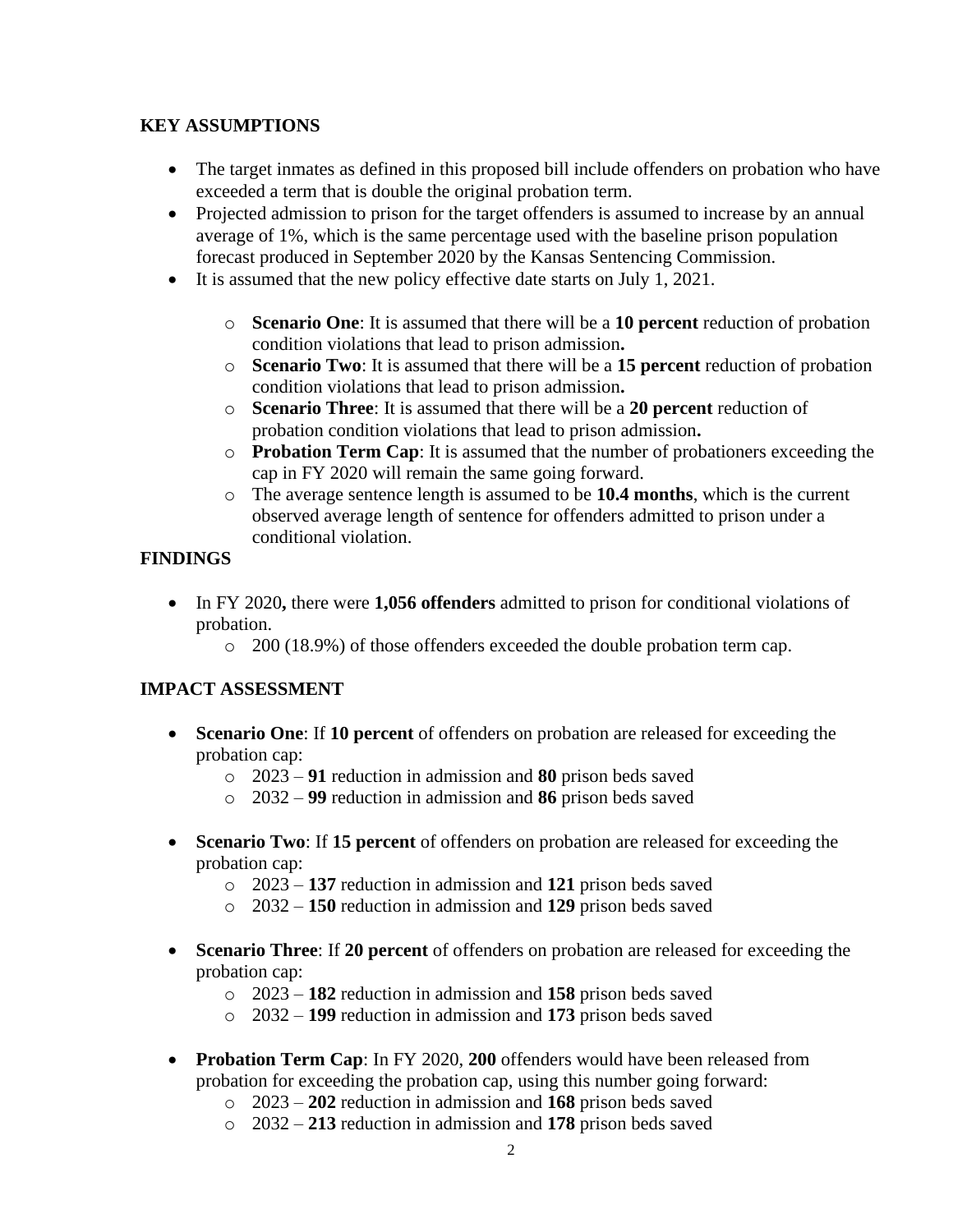| <b>Fiscal Year</b> | Scenario #1<br>10 percent of<br><b>Offenders</b><br><b>Released</b> | Scenario #2<br>15 percent of<br><b>Offenders</b><br><b>Released</b> | Scenario #3<br>20 percent of<br><b>Offenders</b><br><b>Released</b> | <b>Current</b><br><b>Offenders</b><br><b>Released Due to</b><br>Cap |
|--------------------|---------------------------------------------------------------------|---------------------------------------------------------------------|---------------------------------------------------------------------|---------------------------------------------------------------------|
| 2023               | 80                                                                  | 121                                                                 | 158                                                                 | 168                                                                 |
| 2024               | 82                                                                  | 122                                                                 | 158                                                                 | 169                                                                 |
| 2025               | 80                                                                  | 120                                                                 | 163                                                                 | 171                                                                 |
| 2026               | 82                                                                  | 125                                                                 | 162                                                                 | 173                                                                 |
| 2027               | 81                                                                  | 124                                                                 | 166                                                                 | 174                                                                 |
| 2028               | 85                                                                  | 127                                                                 | 165                                                                 | 176                                                                 |
| 2029               | 84                                                                  | 127                                                                 | 166                                                                 | 178                                                                 |
| 2030               | 85                                                                  | 128                                                                 | 171                                                                 | 180                                                                 |
| 2031               | 85                                                                  | 130                                                                 | 170                                                                 | 182                                                                 |
| 2032               | 86                                                                  | 129                                                                 | 173                                                                 | 177                                                                 |

**Section 1: Prison Bed Space Impact Assessment**

**Total Prison Admission Reduction**

| <b>Fiscal Year</b> | Scenario #1<br><b>Plus Probation Term</b> | Scenario #2<br><b>Plus Probation Term</b> | Scenario #3<br><b>Plus Probation Term</b> |
|--------------------|-------------------------------------------|-------------------------------------------|-------------------------------------------|
|                    | Cap                                       | Cap                                       | Cap                                       |
| 2023               | 293                                       | 339                                       | 384                                       |
| 2024               | 296                                       | 343                                       | 388                                       |
| 2025               | 299                                       | 346                                       | 389                                       |
| 2026               | 302                                       | 350                                       | 393                                       |
| 2027               | 305                                       | 353                                       | 397                                       |
| 2028               | 308                                       | 356                                       | 401                                       |
| 2029               | 310                                       | 360                                       | 405                                       |
| 2030               | 314                                       | 364                                       | 410                                       |
| 2031               | 317                                       | 368                                       | 414                                       |
| 2032               | 312                                       | 363                                       | 410                                       |